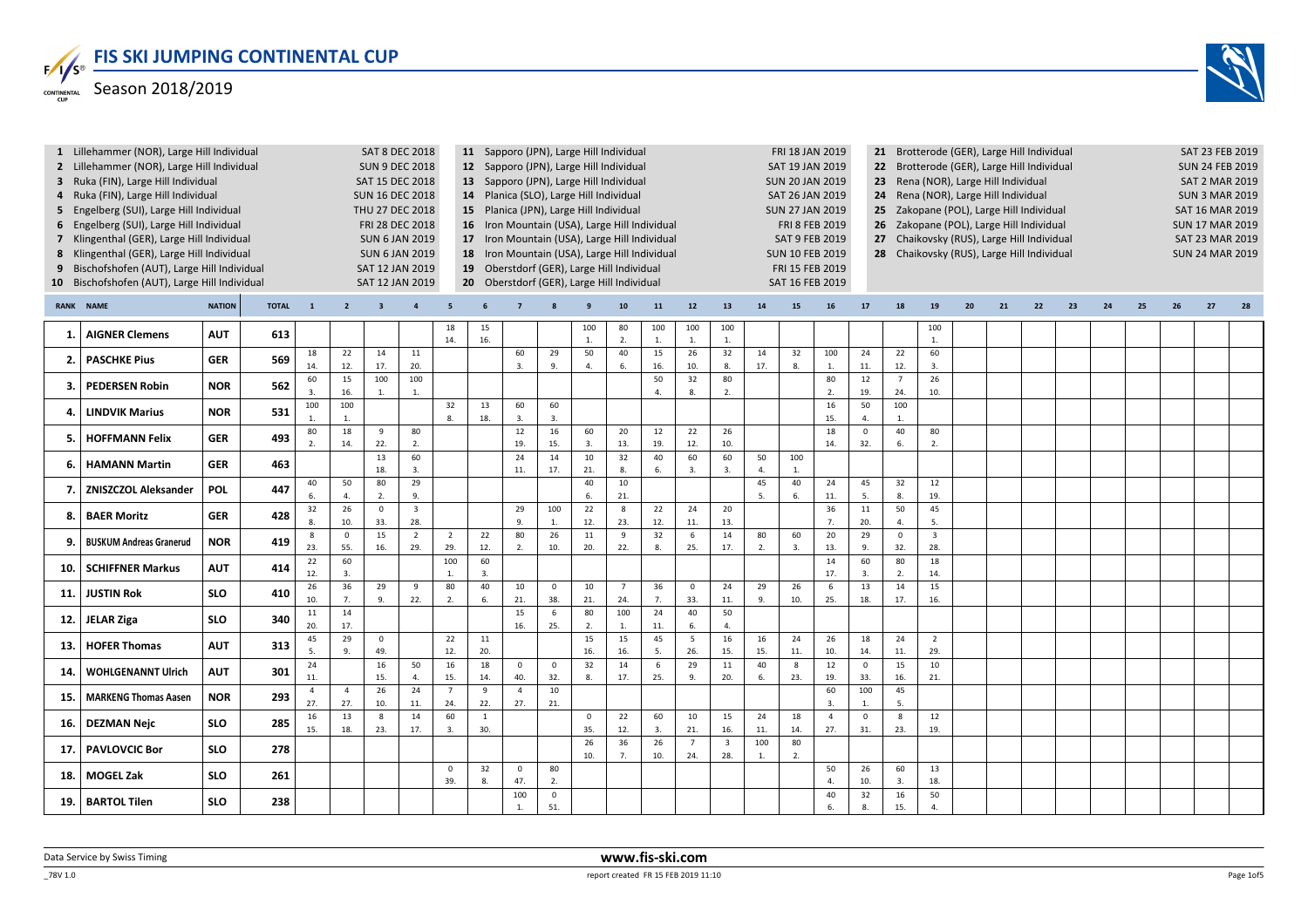

| RANK | <b>NAME</b>                      | <b>NATION</b> | <b>TOTAL</b> | $\mathbf{1}$                   | $\overline{2}$                 | $\overline{\mathbf{3}}$        | $\overline{4}$      | - 5                | 6                     | $\overline{7}$          | 8                     | 9                      | 10                     | 11                    | 12                  | 13                     | 14                    | 15                     | 16                    | 17                 | 18                 | 19                 | 20 | 21 | 22 | 23 | 24 | 25 | 26 | 27 | 28 |
|------|----------------------------------|---------------|--------------|--------------------------------|--------------------------------|--------------------------------|---------------------|--------------------|-----------------------|-------------------------|-----------------------|------------------------|------------------------|-----------------------|---------------------|------------------------|-----------------------|------------------------|-----------------------|--------------------|--------------------|--------------------|----|----|----|----|----|----|----|----|----|
| 20.  | <b>HVALA Jaka</b>                | <b>SLO</b>    | 235          | 13                             | 20                             | 40                             | 15                  | 11                 | 10                    | $\mathbf{0}$            | $\mathbf 0$           |                        |                        |                       |                     |                        | 26                    | 15                     | $\overline{0}$        | 40                 | 29                 | 16                 |    |    |    |    |    |    |    |    |    |
|      |                                  |               |              | 18.                            | 13.                            | 6.                             | 16.                 | 20.                | 21.                   | 35.                     | 48.                   |                        |                        |                       |                     |                        | 10.                   | 16.                    | 34.                   | 6.                 | 9.                 | 15.                |    |    |    |    |    |    |    |    |    |
| 21.  | <b>WANK Andreas</b>              | <b>GER</b>    | 218          | 20<br>13.                      | 26<br>10.                      | $\mathbf 0$<br>31.             | 5<br>26.            | 5<br>26.           | $\mathsf 0$<br>41.    | 10<br>21.               | $\overline{2}$<br>29. | $7\overline{ }$<br>24. | 12<br>19.              | 80<br>2.              | 14<br>17.           | 22<br>12.              | 15<br>16.             | $\mathsf 0$<br>43.     |                       |                    |                    |                    |    |    |    |    |    |    |    |    |    |
|      |                                  |               |              |                                |                                |                                |                     |                    |                       | 36                      | 15                    | 24                     | 60                     | 20                    | 11                  | 45                     |                       |                        |                       |                    |                    |                    |    |    |    |    |    |    |    |    |    |
| 22.  | <b>FREUND Severin</b>            | <b>GER</b>    | 211          |                                |                                |                                |                     |                    |                       | 7.                      | 16.                   | 11.                    | 3.                     | 13.                   | 20.                 | 5.                     |                       |                        |                       |                    |                    |                    |    |    |    |    |    |    |    |    |    |
| 23.  | <b>POGRAJC Andraz</b>            | <b>SLO</b>    | 190          |                                |                                |                                |                     |                    |                       |                         |                       | $14\,$<br>17.          | $\mathbf 0$<br>36.     | 18<br>14.             | 45<br>5.            | $7\overline{ }$<br>24. | 36<br>7.              | 45<br>5.               | $\overline{0}$<br>32. | 16<br>15.          | $\mathbf 0$<br>33. | 9<br>22.           |    |    |    |    |    |    |    |    |    |
| 24.  | <b>TOCHIMOTO Shohei</b>          | <b>JPN</b>    | 189          | $\mathbf{0}$<br>36.            | 12<br>19.                      | $\overline{\mathbf{3}}$<br>28. | 32<br>8.            | 15<br>16.          | 50<br>4.              | 45<br>5.                | 32<br>8.              |                        |                        |                       |                     |                        |                       |                        |                       |                    |                    |                    |    |    |    |    |    |    |    |    |    |
| 25.  | <b>AUNE Joakim</b>               | <b>NOR</b>    | 184          | $\mathbf 0$<br>34.             | $\mathsf 0$<br>42.             |                                |                     |                    |                       |                         |                       | 18<br>14.              | $\mathbf 0$<br>33.     | 14<br>17.             | 20<br>13.           | 13<br>18.              | 18<br>14.             | 13<br>18.              | 29<br>9.              | 36<br>7.           | 1<br>30.           | 22<br>12.          |    |    |    |    |    |    |    |    |    |
| 26.  | <b>WASEK Pawel</b>               | POL           | 178          | 9<br>22.                       | 9<br>22.                       | 24<br>11.                      | 40<br>6.            | 10<br>21.          | $\mathbf 0$<br>35.    | $\overline{0}$<br>51.   | 20<br>13.             | 16<br>15.              | 18<br>14.              |                       |                     |                        |                       |                        |                       |                    |                    | 32<br>8.           |    |    |    |    |    |    |    |    |    |
| 27.  | <b>HUBER Stefan</b>              | <b>AUT</b>    | 171          |                                |                                |                                |                     |                    |                       |                         |                       |                        |                        |                       |                     |                        | $\mathbf 0$<br>35.    | 50<br>4.               | 8<br>23.              | 80<br>2.           | 13<br>18.          | 20<br>13.          |    |    |    |    |    |    |    |    |    |
| 28.  | <b>VANCURA Tomas</b>             | <b>CZE</b>    | 170          |                                |                                |                                |                     | $\mathbf 0$<br>43. | 8<br>23.              | $\overline{0}$<br>35.   | $\overline{4}$<br>27. | $\overline{1}$<br>30.  | $\circ$<br>46.         |                       | 80<br>2.            | 9<br>22.               | 32<br>8.              | 22<br>12.              | $\overline{0}$<br>40. | 6<br>25.           | $\mathbf 0$<br>36. | 8<br>23.           |    |    |    |    |    |    |    |    |    |
| 29.  | <b>STEKALA Andrzej</b>           | <b>POL</b>    | 163          | $\mathbf 0$<br>36.             | $\overline{0}$<br>36.          | 50<br>4.                       | 6<br>25.            | $\mathbf 0$<br>34. | $\overline{2}$<br>29. | $\overline{0}$<br>42.   | $\circ$<br>44.        | 6<br>25.               | $\overline{4}$<br>27.  |                       |                     |                        | 10<br>21.             | 12<br>19.              | 32<br>8.              | $\mathbf 0$<br>37. | 12<br>19.          | 29<br>9.           |    |    |    |    |    |    |    |    |    |
| 30.  | <b>AIGRO Artti</b>               | <b>EST</b>    | 149          | $\overline{\mathbf{3}}$<br>28. | $\mathbf{0}$<br>57.            | 45<br>5.                       | 36<br>7.            | $\mathsf 0$<br>36. | $\mathbf 0$<br>42.    | $\mathbf 0$<br>38.      | 36<br>7.              | $\overline{0}$<br>37.  | 29<br>9.               |                       |                     |                        |                       |                        |                       |                    |                    |                    |    |    |    |    |    |    |    |    |    |
| 30.  | <b>IWASA Yuken</b>               | <b>JPN</b>    | 149          | $\mathbf{0}$<br>32.            | 10<br>21.                      | 36<br>7.                       | $\mathsf 0$<br>39.  | $20\,$<br>13.      | 26<br>10.             | $\boldsymbol{8}$<br>23. | ijc                   | $\mathbf 0$<br>44.     | $\mathsf 0$<br>45.     | $\overline{7}$<br>24. | 36<br>7.            |                        |                       |                        |                       |                    |                    | $\,$ 6 $\,$<br>25. |    |    |    |    |    |    |    |    |    |
| 32.  | <b>LEAROYD Jonathan</b>          | FRA           | 147          | $\mathbf 0$<br>38.             | $7\overline{ }$<br>24.         |                                |                     | $\mathbf 0$<br>36. | $\overline{7}$<br>24. | 22<br>12.               | $\circ$<br>31.        | 36<br>7.               | 50<br>$\overline{4}$ . |                       |                     |                        |                       |                        | $5^{\circ}$<br>26.    | $\mathbf 0$<br>35. | 20<br>13.          | $\Omega$<br>33.    |    |    |    |    |    |    |    |    |    |
| 33.  | <b>ITO Kenshiro</b>              | <b>JPN</b>    | 145          | <sup>1</sup><br>30.            | $\overline{\mathbf{3}}$<br>28. | $\circ$<br>43.                 | 10<br>21.           | 50<br>4.           | 14<br>17.             | $\mathbf 0$<br>34.      | 11<br>20.             | 13<br>18.              | $\mathbf 0$<br>37.     | 13<br>18.             | 12<br>19.           | 18<br>14.              |                       |                        |                       |                    |                    |                    |    |    |    |    |    |    |    |    |    |
| 33.  | <b>SAKALA Filip</b>              | <b>CZE</b>    | 145          | $\overline{2}$<br>29.          | 6<br>25.                       | $\overline{4}$<br>27.          | 12<br>19.           | 8<br>23.           |                       | 20<br>13.               | 45<br>5.              | $\mathsf 0$<br>40.     | $\overline{2}$<br>29.  |                       |                     |                        | 9<br>22.              | $7\overline{ }$<br>24. | $\overline{0}$<br>38. | 20<br>13.          | 10<br>21.          |                    |    |    |    |    |    |    |    |    |    |
| 35.  | <b>LISSO Justin</b>              | <b>GER</b>    | 141          | 36<br>7 <sub>1</sub>           |                                | 32<br>8.                       | $\mathbf 0$<br>34.  |                    |                       | $\mathbf 0$<br>37.      | $\circ$<br>37.        |                        |                        |                       |                     |                        |                       |                        | $\overline{7}$<br>24. | 22<br>12.          | 20<br>13.          | 24<br>11.          |    |    |    |    |    |    |    |    |    |
| 36.  | <b>LEITNER Clemens</b>           | <b>AUT</b>    | 136          |                                |                                |                                |                     |                    |                       |                         |                       | 45<br>5.               | 26<br>10.              | 16<br>15.             | 13<br>18.           | 36<br>7.               |                       |                        | $\mathbf 0$<br>31.    | $\mathbf 0$<br>34. | $\mathbf 0$<br>41. | $\mathbf 0$<br>32. |    |    |    |    |    |    |    |    |    |
| 37.  | <b>SCHMID Constantin</b>         | <b>GER</b>    | 135          | 50<br>4.                       | 80<br>2.                       | $5\overline{5}$<br>26.         | $\mathbf 0$<br>38.  |                    |                       |                         |                       |                        |                        |                       |                     |                        |                       |                        |                       |                    |                    |                    |    |    |    |    |    |    |    |    |    |
| 38.  | <b>TEPES Jurij</b>               | <b>SLO</b>    | 129          | $\overline{0}$<br>44.          | $\mathsf 0$<br>62.             | $\overline{0}$<br>38.          | 8<br>23.            |                    |                       |                         |                       | 12<br>19.              | 13<br>18.              |                       |                     |                        | 60<br>3.              | 36<br>7.               |                       |                    |                    |                    |    |    |    |    |    |    |    |    |    |
| 39.  | <b>LANISEK Anze</b>              | <b>SLO</b>    | 125          |                                |                                |                                |                     | 45<br>5.           | 80<br>2.              |                         |                       |                        |                        |                       |                     |                        |                       |                        |                       |                    |                    |                    |    |    |    |    |    |    |    |    |    |
| 39.  | <b>TAKEUCHI Taku</b>             | <b>JPN</b>    | 125          | $\mathbf{0}$<br>49.            | $\overline{2}$<br>29.          | $\mathbf 0$<br>34.             | $\mathbf{0}$<br>31. |                    |                       |                         |                       |                        |                        | 29<br>9.              | 50<br>4.            | 8<br>23.               |                       |                        |                       |                    |                    | 36<br>7.           |    |    |    |    |    |    |    |    |    |
| 41.  | <b>BJOERENG Joacim Oedegaard</b> | <b>NOR</b>    | 120          | $\overline{7}$<br>24.          | $\mathbf 0$<br>44.             | 18<br>14.                      | $\mathbf 0$<br>32.  | 29<br>9.           | 6<br>25.              | 11<br>20.               | $\overline{1}$<br>30. | $\overline{4}$<br>27.  | $\circ$<br>38.         | 11<br>20.             | $\mathbf{0}$<br>31. | 6<br>25.               | $\overline{7}$<br>24. | 20<br>13.              |                       |                    |                    | $\mathbf 0$<br>40. |    |    |    |    |    |    |    |    |    |
| 42.  | <b>SCHULER Andreas</b>           | SUI           | 101          |                                |                                |                                |                     | 36<br>7.           | 29<br>9.              |                         |                       | 20<br>13.              | 16<br>15.              |                       |                     |                        |                       |                        |                       |                    |                    |                    |    |    |    |    |    |    |    |    |    |
| 43.  | <b>ASCHENWALD Philipp</b>        | <b>AUT</b>    | 100          |                                |                                |                                |                     | $\mathbf 0$<br>32. | 100<br>1.             |                         |                       |                        |                        |                       |                     |                        |                       |                        |                       |                    |                    |                    |    |    |    |    |    |    |    |    |    |
| 44.  | <b>BOYD-CLOWES Mackenzie</b>     | CAN           | 99           | 10<br>21.                      | 40<br>6.                       |                                |                     |                    |                       |                         |                       |                        |                        |                       |                     |                        | 20<br>13.             | 29<br>9.               |                       |                    |                    |                    |    |    |    |    |    |    |    |    |    |

 $-78V 1.0$ 



report created FR 15 FEB 2019 11:10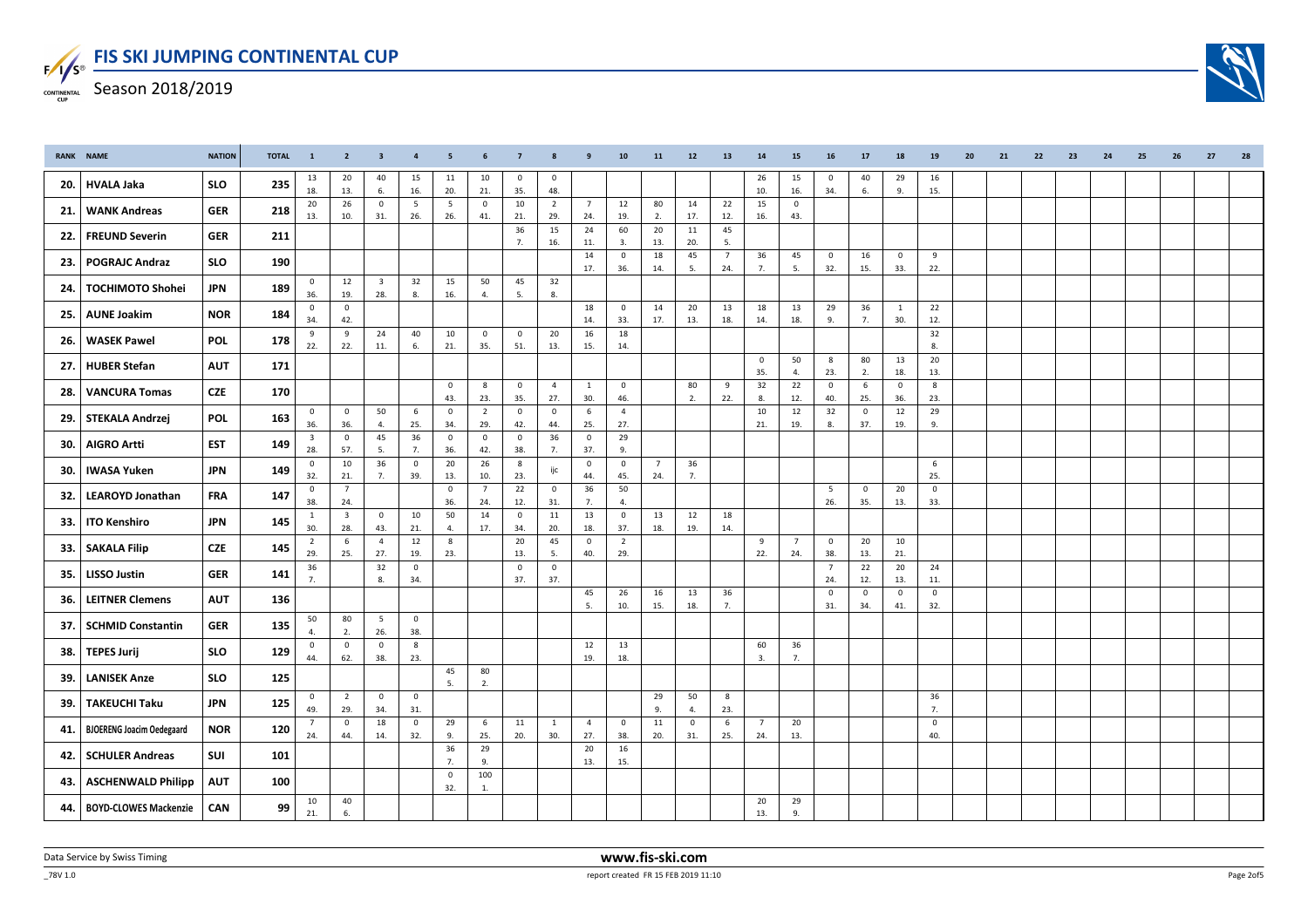

|     | RANK NAME                  | <b>NATION</b> | <b>TOTAL</b> | $\mathbf{1}$          |                                | 2 3 4                 |                    | - 5                   | 6                              | $\sim$ 7 $\sim$        | - 8                    | - 9                            | 10                             | 11       | 12                    | - 13                  | 14                     | 15                     | 16                    | 17                             | 18                             | 19                     | - 20 | 21 | 22 | 23 | 24 | 25 | - 26 | - 27 | - 28 |
|-----|----------------------------|---------------|--------------|-----------------------|--------------------------------|-----------------------|--------------------|-----------------------|--------------------------------|------------------------|------------------------|--------------------------------|--------------------------------|----------|-----------------------|-----------------------|------------------------|------------------------|-----------------------|--------------------------------|--------------------------------|------------------------|------|----|----|----|----|----|------|------|------|
| 45. | <b>LIENHER Maximilian</b>  | <b>AUT</b>    | 97           |                       |                                |                       |                    |                       |                                | 6<br>25.               | 12<br>19.              |                                |                                |          |                       |                       |                        |                        | 45<br>5.              | 8<br>23.                       | 26<br>10.                      | $\overline{0}$<br>35.  |      |    |    |    |    |    |      |      |      |
| 46. | <b>SATO Keiichi</b>        | <b>JPN</b>    | 96           |                       |                                |                       |                    |                       |                                |                        |                        |                                |                                |          | 16<br>15.             | 40<br>6.              |                        |                        |                       |                                |                                | 40<br>6.               |      |    |    |    |    |    |      |      |      |
| 47. | <b>ROTH Luca</b>           | <b>GER</b>    | 93           |                       |                                |                       |                    | $\mathbf{0}$<br>31.   | 20<br>13.                      | 26<br>10.              | 40<br>6.               |                                |                                |          |                       |                       |                        |                        | $\overline{0}$<br>42. | $\overline{0}$<br>40.          | $\overline{0}$<br>34.          | $\overline{7}$<br>24.  |      |    |    |    |    |    |      |      |      |
| 48. | <b>KRANJEC Robert</b>      | <b>SLO</b>    | 92           | $\mathsf 0$<br>41.    | 16<br>15.                      | 60<br>3.              | 16<br>15.          |                       | $\mathsf 0$<br>38.             |                        |                        |                                |                                |          |                       |                       | $\mathbf 0$<br>40.     |                        |                       |                                |                                |                        |      |    |    |    |    |    |      |      |      |
| 49. | <b>EGLOFF Luca</b>         | <b>SUI</b>    | 91           | $\overline{0}$<br>43. | $\mathsf 0$<br>41.             |                       |                    | $\overline{1}$<br>30. | $\mathbf 0$<br>33.             | $\circ$<br>33.         | 5<br>26.               | $\overline{2}$<br>29.          | $\overline{0}$<br>39.          |          |                       |                       | 11<br>20.              | $\circ$<br>32.         | 22<br>12.             | 14<br>17.                      | 36<br>7.                       | ijc                    |      |    |    |    |    |    |      |      |      |
| 50. | <b>MURANKA Klemens</b>     | <b>POL</b>    | 83           | 15<br>16.             | $\overline{\mathbf{0}}$<br>40. | <sup>1</sup><br>30.   | 26<br>10.          | 9<br>22.              | $\overline{4}$<br>27.          | 13<br>18.              | $\overline{0}$<br>50.  | $\overline{0}$<br>32.          | $\overline{\mathbf{3}}$<br>28. |          |                       |                       | $\mathbf 0$<br>32.     | $\mathbf 0$<br>35.     | 9<br>22.              | $\overline{\mathbf{3}}$<br>28. | $\mathbf 0$<br>37.             | $\mathbf 0$<br>42.     |      |    |    |    |    |    |      |      |      |
| 51. | <b>MAERKL Kilian</b>       | <b>GER</b>    | 82           |                       |                                |                       |                    |                       |                                | 32<br>8.               | 50<br>4.               |                                |                                |          |                       |                       |                        |                        |                       |                                |                                |                        |      |    |    |    |    |    |      |      |      |
| 51. | <b>HAUSWIRTH Sandro</b>    | SUI           | 82           | $\overline{0}$<br>60. | $\mathbf 0$<br>45.             |                       |                    | 24<br>11.             | 5<br>26.                       | 40<br>6.               | 13<br>18.              |                                |                                |          |                       |                       |                        |                        |                       |                                |                                |                        |      |    |    |    |    |    |      |      |      |
| 53. | SCHLIERENZAUER Gregor      | <b>AUT</b>    | 79           |                       |                                |                       |                    |                       |                                |                        |                        | 29<br>9.                       | 50<br>4.                       |          |                       |                       |                        |                        |                       |                                |                                |                        |      |    |    |    |    |    |      |      |      |
| 54. | <b>STEINER Maximilian</b>  | <b>AUT</b>    | 77           |                       |                                |                       |                    |                       |                                | $\overline{2}$<br>29.  | 18<br>14.              | 5<br>26.                       | 24<br>11.                      | 8<br>23. | 15<br>16.             | $\overline{2}$<br>29. | 1<br>30.               | $\overline{2}$<br>29.  |                       |                                |                                |                        |      |    |    |    |    |    |      |      |      |
| 55. | <b>NOUSIAINEN Eetu</b>     | <b>FIN</b>    | 75           | 14<br>17.             | 32<br>8.                       | $\overline{7}$<br>24. | 22<br>12.          |                       |                                |                        |                        |                                |                                |          |                       |                       |                        |                        |                       |                                |                                |                        |      |    |    |    |    |    |      |      |      |
| 56. | <b>RINGEN Sondre</b>       | <b>NOR</b>    | 73           | 29<br>9.              | $\overline{\mathbf{0}}$<br>37. | 12<br>19.             | 18<br>14.          | 14<br>17.             | $\mathbf 0$<br>34.             | $\overline{0}$<br>43.  | $\overline{0}$<br>39.  |                                |                                |          |                       |                       |                        |                        |                       |                                |                                | $\mathbf 0$<br>39.     |      |    |    |    |    |    |      |      |      |
| 57. | <b>KOZISEK Cestmir</b>     | <b>CZE</b>    | 70           | 6<br>25.              | $\mathsf 0$<br>38.             |                       |                    | 26<br>10.             | 24<br>11.                      |                        |                        |                                |                                |          |                       |                       |                        |                        |                       |                                |                                | 14<br>17.              |      |    |    |    |    |    |      |      |      |
| 58. | <b>ALAMOMMO Andreas</b>    | <b>FIN</b>    | 63           |                       |                                | $\overline{0}$<br>48. | $\mathbf 0$<br>42. | 13<br>18.             | 50<br>4.                       |                        |                        |                                |                                |          |                       |                       |                        |                        |                       |                                |                                |                        |      |    |    |    |    |    |      |      |      |
| 59. | <b>DESCHWANDEN Gregor</b>  | SUI           | 62           |                       |                                |                       |                    | $\overline{0}$<br>41. | $\overline{\mathbf{3}}$<br>28. | 14<br>17.              | $7\overline{ }$<br>24. | 10<br>21.                      | 6<br>25.                       |          |                       |                       | $5\overline{5}$<br>26. | 9<br>22.               | $\mathbf{1}$<br>30.   | $7\overline{ }$<br>24.         | $\overline{0}$<br>35.          | $\overline{0}$<br>34.  |      |    |    |    |    |    |      |      |      |
| 60. | <b>RAIMUND Philipp</b>     | <b>GER</b>    | 57           |                       |                                |                       |                    | $\mathbf 0$<br>39.    | 16<br>15.                      | $5\overline{5}$<br>26. | 24<br>11.              |                                |                                |          |                       |                       |                        |                        | $\mathbf 0$<br>37.    | $\overline{2}$<br>29.          | 5<br>26.                       | $5\overline{)}$<br>26. |      |    |    |    |    |    |      |      |      |
| 61  | <b>ALTENBURGER Florian</b> | <b>AUT</b>    | 56           | $\overline{0}$<br>40. | $\overline{\mathbf{0}}$<br>33. | 22<br>12.             | $\mathbf 0$<br>37. |                       |                                | 16<br>15.              | 9<br>22.               | $\overline{\mathbf{3}}$<br>28. | $5\overline{5}$<br>26.         | 1<br>30. | $\mathbf 0$<br>33.    | $\mathbf 0$<br>36.    |                        |                        |                       |                                |                                |                        |      |    |    |    |    |    |      |      |      |
| 62. | <b>SEMENIC Anze</b>        | <b>SLO</b>    | 51           |                       |                                | 6<br>25.              | 45<br>5.           |                       |                                |                        |                        |                                |                                |          |                       |                       |                        |                        |                       |                                |                                |                        |      |    |    |    |    |    |      |      |      |
| 63. | <b>FETTNER Manuel</b>      | <b>AUT</b>    | 49           |                       |                                |                       |                    | 13<br>18.             | 36<br>7.                       |                        |                        |                                |                                |          |                       |                       |                        |                        |                       |                                |                                |                        |      |    |    |    |    |    |      |      |      |
| 63. | <b>PREVC Cene</b>          | <b>SLO</b>    | 49           |                       |                                |                       |                    |                       |                                |                        |                        |                                |                                |          |                       |                       | 12<br>19.              | 14<br>17.              | 10<br>21.             | 10<br>21.                      | $\overline{\mathbf{3}}$<br>28. | $\mathbf 0$<br>36.     |      |    |    |    |    |    |      |      |      |
| 65. | <b>KOFLER Andreas</b>      | <b>AUT</b>    | 47           | 12<br>19.             | 11<br>20.                      | 11<br>20.             | 13<br>18.          |                       |                                |                        |                        | $\overline{0}$<br>33.          |                                |          |                       |                       |                        |                        |                       |                                |                                |                        |      |    |    |    |    |    |      |      |      |
| 66. | <b>PETER Dominik</b>       | SUI           | 46           | $\overline{0}$<br>54. | $\mathbf 0$<br>50.             |                       |                    | 6<br>25.              | $\mathbf{0}$<br>36.            | 18<br>14.              | 22<br>12.              |                                |                                |          |                       |                       |                        |                        |                       |                                |                                |                        |      |    |    |    |    |    |      |      |      |
| 67. | <b>BICKNER Kevin</b>       | <b>USA</b>    | 45           | $\mathbf{0}$<br>39.   | 45<br>5.                       |                       |                    |                       |                                |                        |                        |                                |                                |          |                       |                       |                        |                        |                       |                                |                                |                        |      |    |    |    |    |    |      |      |      |
| 67. | HLAVA Lukas                | <b>CZE</b>    | 45           |                       |                                |                       |                    |                       |                                |                        |                        | $\overline{\mathbf{0}}$<br>39. | $\overline{0}$<br>31.          |          | $\overline{0}$<br>35. | 5<br>26.              | 22<br>12.              | 18<br>14.              |                       |                                |                                |                        |      |    |    |    |    |    |      |      |      |
| 69. | <b>SCHWANN Mika</b>        | <b>AUT</b>    | 44           |                       |                                |                       |                    |                       |                                |                        |                        | $\mathbf 0$<br>31.             | 11<br>20.                      |          |                       |                       | $\mathsf 0$<br>31.     | $5\phantom{.0}$<br>26. | 13<br>18.             | $\overline{4}$<br>27.          | 11<br>20.                      |                        |      |    |    |    |    |    |      |      |      |



 $-78V 1.0$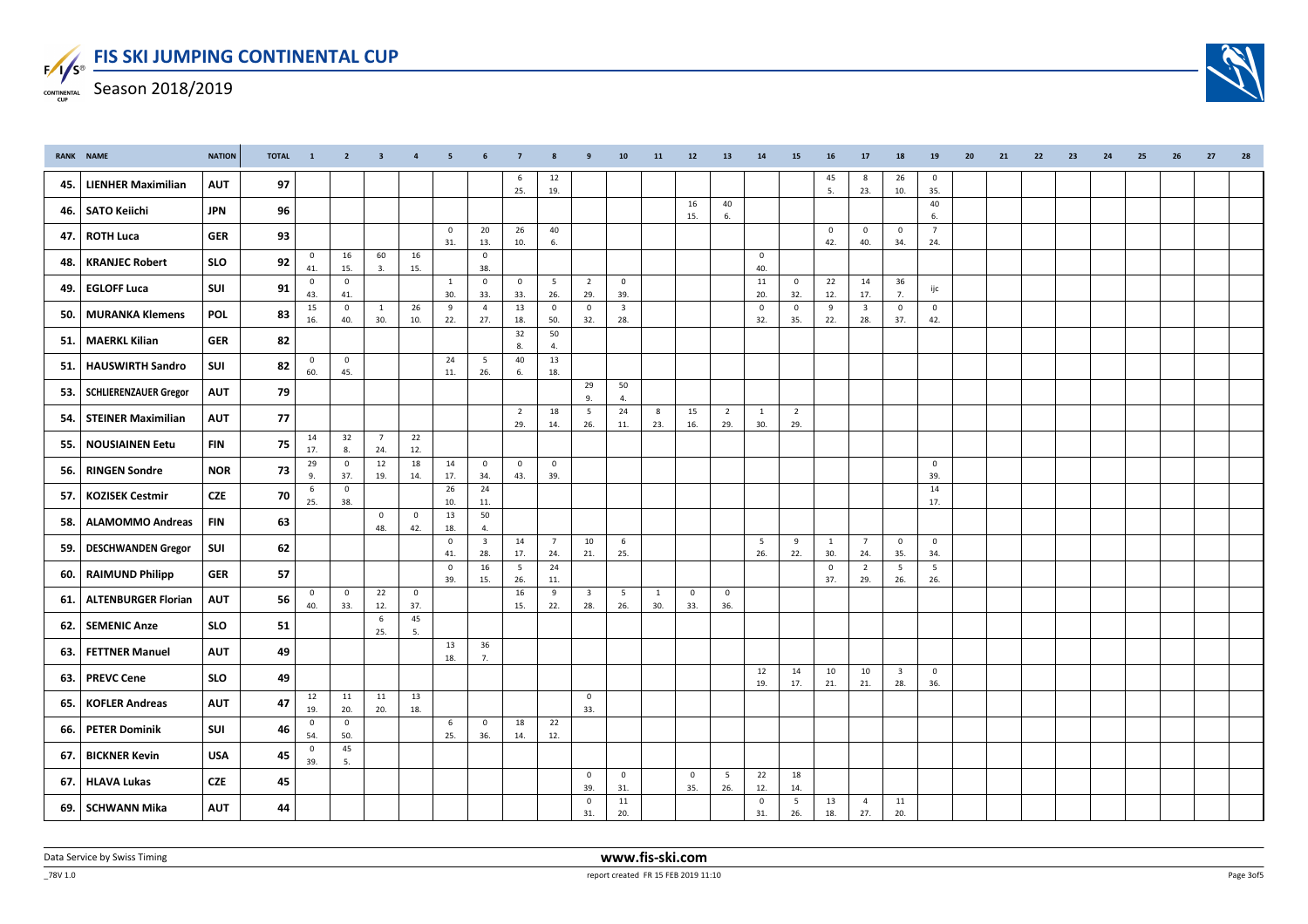|     | RANK NAME                 | <b>NATION</b> | <b>TOTAL</b> | $\blacksquare$        |                                | 2 3 4                 |                       | <b>5. Section</b>              |                    |                                | 6 7 8 9            |                                | 10                    | 11                             | 12                             | 13                    | - 14                           | 15                             | 16 17                          |                       | - 18                  | - 19                  | - 20 | - 21 | - 22 | 23 | - 24 | - 25 | - 26 | -27 | -28 |
|-----|---------------------------|---------------|--------------|-----------------------|--------------------------------|-----------------------|-----------------------|--------------------------------|--------------------|--------------------------------|--------------------|--------------------------------|-----------------------|--------------------------------|--------------------------------|-----------------------|--------------------------------|--------------------------------|--------------------------------|-----------------------|-----------------------|-----------------------|------|------|------|----|------|------|------|-----|-----|
| 70. | <b>AMMANN Simon</b>       | SUI           | 40           |                       |                                |                       |                       | 40<br>6.                       |                    |                                |                    |                                |                       |                                |                                |                       |                                |                                |                                |                       |                       |                       |      |      |      |    |      |      |      |     |     |
| 71. | <b>HARADA Yumu</b>        | <b>JPN</b>    | 37           |                       |                                |                       |                       |                                |                    |                                |                    |                                |                       |                                | 8<br>23.                       | 29<br>9.              |                                |                                |                                |                       |                       |                       |      |      |      |    |      |      |      |     |     |
| 72. | <b>LARSON Casey</b>       | <b>USA</b>    | 35           |                       |                                |                       |                       |                                |                    | $\overline{0}$<br>59.          | $\mathbf 0$<br>41. | $\overline{0}$<br>41.          | $\circ$<br>40.        | 5<br>26.                       | $\mathbf 0$<br>37.             | $\overline{0}$<br>32. |                                |                                | 15<br>16.                      | 9<br>22.              | 6<br>25.              | ijc                   |      |      |      |    |      |      |      |     |     |
| 73. | <b>KANTYKA Przemyslaw</b> | POL           | 32           |                       |                                |                       |                       | $\mathbf 0$<br>38.             | $\mathbf 0$<br>32. | $\overline{\mathbf{3}}$<br>28. | $\mathsf 0$<br>33. | $\mathbf 0$<br>33.             | $\mathbf 0$<br>44.    |                                |                                |                       | 6<br>25.                       | $\overline{4}$<br>27.          | $\overline{0}$<br>36.          | 15<br>16.             | $\overline{4}$<br>27. | $\mathbf 0$<br>31.    |      |      |      |    |      |      |      |     |     |
| 74. | <b>NAZAROV Mikhail</b>    | <b>RUS</b>    | 31           | $\circ$<br>48.        | $\mathbf 0$<br>35.             | 20<br>13.             | $\overline{7}$<br>24. |                                |                    |                                |                    |                                |                       |                                |                                |                       |                                |                                |                                |                       |                       | $\overline{4}$<br>27. |      |      |      |    |      |      |      |     |     |
| 75. | <b>KARLEN Gabriel</b>     | SUI           | 30           |                       |                                |                       |                       | $\overline{\mathbf{3}}$<br>28. | $\mathbf 0$<br>50. |                                |                    |                                |                       |                                |                                |                       | $\mathbf 0$<br>38.             | 10<br>21.                      | $\overline{\mathbf{3}}$<br>28. | 5<br>26.              | 9<br>22.              | $\mathbf 0$<br>38.    |      |      |      |    |      |      |      |     |     |
| 76. | <b>HOERL Jan</b>          | <b>AUT</b>    | 25           | $\overline{0}$<br>51. | 5<br>26.                       | $\mathbf 0$<br>49.    | 20<br>13.             |                                |                    |                                |                    |                                |                       |                                |                                |                       |                                |                                |                                |                       |                       |                       |      |      |      |    |      |      |      |     |     |
| 77. | <b>INSAM Alex</b>         | <b>ITA</b>    | 24           |                       |                                |                       |                       |                                |                    |                                |                    |                                |                       |                                |                                |                       | 13<br>18.                      | 11<br>20.                      |                                |                       |                       |                       |      |      |      |    |      |      |      |     |     |
| 78. | MAKSIMOCHKIN Mikhail      | <b>RUS</b>    | 23           | $\overline{0}$<br>33. | 8<br>23.                       | $\overline{0}$<br>41. | $\mathbf 0$<br>36.    |                                |                    | $7\overline{ }$<br>24.         | 8<br>23.           |                                |                       |                                |                                |                       |                                |                                |                                |                       |                       | $\mathbf 0$<br>45.    |      |      |      |    |      |      |      |     |     |
| 79. | <b>SAKUYAMA Kento</b>     | <b>JPN</b>    | 22           |                       |                                |                       |                       |                                |                    |                                |                    |                                |                       |                                | 18<br>14.                      | $\overline{4}$<br>27. |                                |                                |                                |                       |                       |                       |      |      |      |    |      |      |      |     |     |
| 80. | NAITO Tomofumi            | <b>JPN</b>    | 19           |                       |                                |                       |                       |                                |                    |                                |                    |                                |                       |                                | 9<br>22.                       | 10<br>21.             |                                |                                |                                |                       |                       |                       |      |      |      |    |      |      |      |     |     |
| 81. | <b>HAARE Anders</b>       | <b>NOR</b>    | 17           | 5<br>26.              | $\mathbf 0$<br>53.             |                       | $\mathsf 0$<br>33.    | $\mathbf{0}$<br>33.            | 12<br>19.          | $\overline{0}$<br>50.          | $\circ$<br>52.     |                                |                       |                                |                                |                       |                                |                                |                                |                       |                       |                       |      |      |      |    |      |      |      |     |     |
| 82. | <b>WATANABE Hiroaki</b>   | <b>JPN</b>    | 15           |                       |                                |                       |                       |                                |                    |                                |                    |                                |                       |                                | $\overline{\mathbf{3}}$<br>28. | 12<br>19.             |                                |                                |                                |                       |                       |                       |      |      |      |    |      |      |      |     |     |
| 83. | STURSA Vojtech            | <b>CZE</b>    | 14           | $\overline{0}$<br>41. | $\mathbf 0$<br>32.             | $\mathbf 0$<br>46.    | $\mathbf 0$<br>48.    |                                |                    | $\overline{0}$<br>49.          | $\circ$<br>36.     |                                |                       |                                |                                |                       |                                |                                | 11<br>20.                      | $\overline{0}$<br>39. | $\overline{2}$<br>29. | $\mathbf{1}$<br>30.   |      |      |      |    |      |      |      |     |     |
| 83. | <b>WESTERHEIM Oscar P</b> | <b>NOR</b>    | 14           | $\mathbf{0}$<br>45.   | $\mathbf{0}$<br>49.            |                       |                       |                                |                    |                                |                    | $\overline{0}$<br>48.          | $\mathbf 0$<br>32.    | 10<br>21.                      | $\overline{4}$<br>27.          | $\mathbf{0}$<br>33.   |                                |                                |                                |                       |                       |                       |      |      |      |    |      |      |      |     |     |
| 85. | <b>SOUKUP Matthew</b>     | CAN           | 12           |                       |                                |                       |                       |                                |                    | $\overline{0}$<br>45.          | $\circ$<br>53.     | $\overline{\mathbf{0}}$<br>47. | $\mathbf 0$<br>47.    | 9<br>22.                       | $\overline{2}$<br>29.          | <sup>1</sup><br>30.   |                                |                                |                                |                       |                       | ijc                   |      |      |      |    |      |      |      |     |     |
| 86. | <b>POHJOLA Arttu</b>      | <b>FIN</b>    | ${\bf 10}$   |                       |                                | 10<br>21.             | $\mathbf 0$<br>45.    |                                | $\mathbf 0$<br>48. | $\overline{0}$<br>56.          | $\circ$<br>56.     |                                |                       |                                |                                |                       |                                |                                |                                |                       |                       |                       |      |      |      |    |      |      |      |     |     |
| 87. | <b>WEIGEL Cedrik</b>      | <b>GER</b>    | 8            |                       |                                |                       |                       |                                |                    |                                |                    |                                |                       |                                |                                |                       | 8<br>23.                       | $\overline{0}$<br>39.          |                                |                       |                       |                       |      |      |      |    |      |      |      |     |     |
| 88. | <b>SELL Adrian</b>        | <b>GER</b>    | 6            |                       |                                |                       |                       |                                | $\mathbf 0$<br>49. |                                |                    |                                |                       |                                |                                |                       | $\mathbf 0$<br>32.             | 6<br>25.                       |                                |                       |                       |                       |      |      |      |    |      |      |      |     |     |
| 88. | <b>HAAGEN David</b>       | <b>AUT</b>    | 6            | $\overline{0}$<br>57. |                                | $\overline{2}$<br>29. | $\overline{4}$<br>27. |                                |                    |                                |                    |                                |                       |                                |                                |                       |                                |                                |                                |                       |                       |                       |      |      |      |    |      |      |      |     |     |
| 88. | <b>SAMEC Matevz</b>       | <b>SLO</b>    | 6            |                       |                                |                       |                       |                                |                    |                                |                    |                                |                       |                                |                                |                       | $\overline{\mathbf{3}}$<br>28. | $\overline{\mathbf{3}}$<br>28. |                                |                       |                       |                       |      |      |      |    |      |      |      |     |     |
| 91. | PILCH Tomasz              | <b>POL</b>    | 4            | $\overline{0}$<br>59. | $\overline{\mathbf{0}}$<br>31. | $\mathbf 0$<br>44.    | $\mathbf{0}$<br>41.   | $\overline{4}$<br>27.          | $\mathbf 0$<br>40. | $\overline{0}$<br>48.          | $\mathbf 0$<br>54. |                                |                       |                                |                                |                       |                                |                                |                                |                       |                       |                       |      |      |      |    |      |      |      |     |     |
| 91. | <b>PRISLIC Ernest</b>     | <b>SLO</b>    | 4            |                       |                                |                       |                       |                                |                    |                                |                    |                                |                       |                                |                                |                       | $\overline{4}$<br>27.          | $\overline{0}$<br>47.          |                                |                       |                       |                       |      |      |      |    |      |      |      |     |     |
|     | 91. CHOI Heung Chul       | <b>KOR</b>    | 4            | $\mathsf 0$<br>47.    |                                |                       |                       |                                |                    |                                |                    | $\overline{\mathbf{0}}$<br>52. | $\circ$<br>49.        | $\overline{4}$<br>27.          | $\mathsf 0$<br>36.             | $\mathbf 0$<br>37.    |                                |                                |                                |                       |                       | $\mathsf 0$<br>41.    |      |      |      |    |      |      |      |     |     |
|     | 91.   HAUKEDAL Richard    | <b>NOR</b>    | 4            |                       |                                |                       |                       |                                |                    |                                |                    | $\mathsf 0$<br>46.             | $\overline{0}$<br>43. | $\overline{\mathbf{3}}$<br>28. | $\mathbf{1}$<br>30.            | $\mathsf 0$<br>35.    | $\overline{0}$<br>36.          | $\mathbf 0$<br>31.             |                                |                       |                       |                       |      |      |      |    |      |      |      |     |     |



 $-78V 1.0$